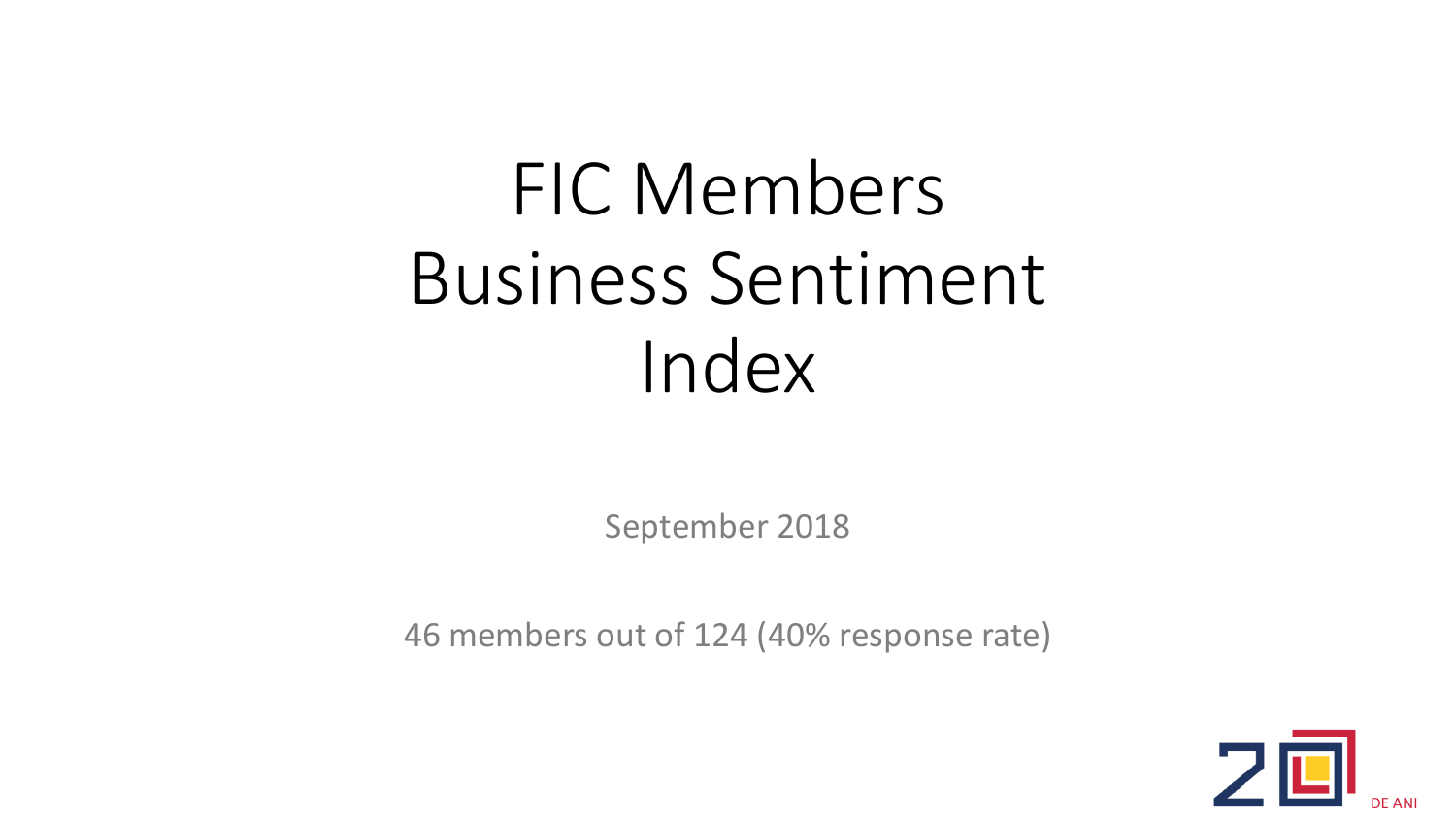#### Do you expect your revenues from Romanian business for next year compared to prior year, to:

62.85 59.3 65.2 59.6 51.9 64 54 63 28.57 33.3 19.2 37 8.58 7.4 17.3 21.2 11.2 10 14 13.1 0 10 20 30 40 50 60 70 80 90 100 MARCH 2015 SEPTEMBER 2015 MARCH 2016 SEPTEMBER 2016 MARCH 2017 SEPTEMBER 2018 SEPTEMBER 2018  $\Box$  Grow  $\Box$  Will remain substantially the same  $\Box$  Contract

DE ANI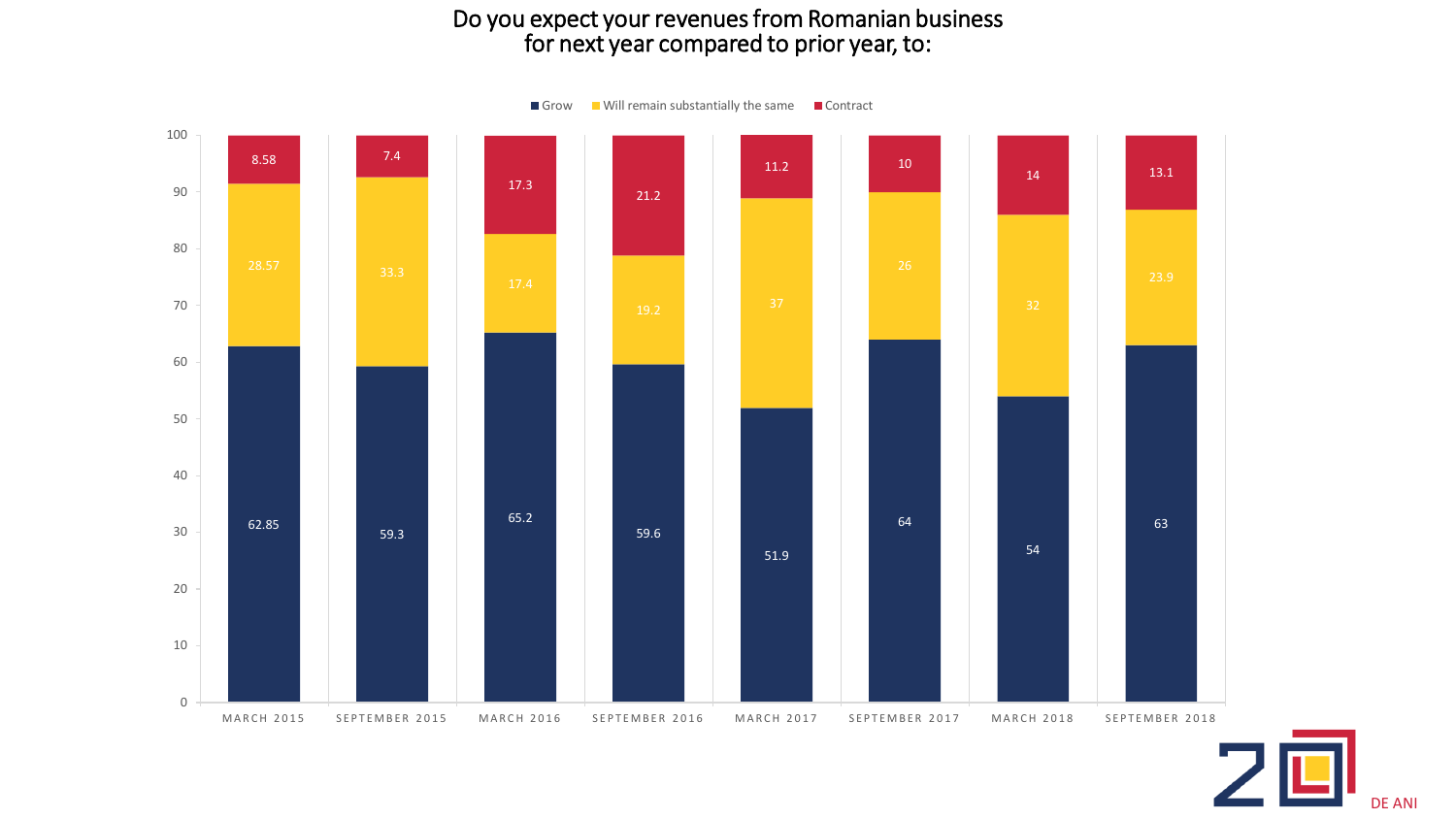#### Business growth in the following period:

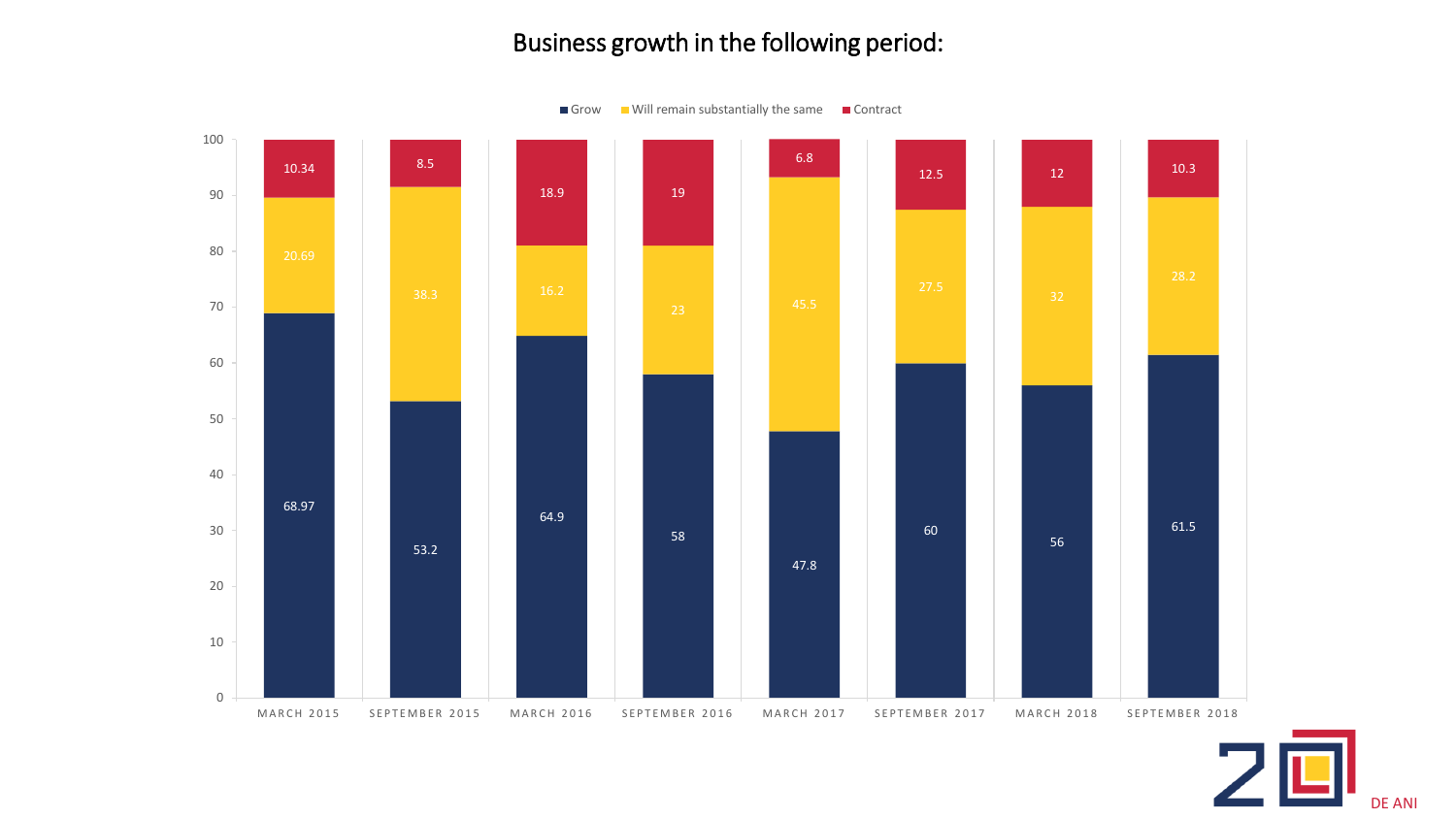#### Export market **Export market Export market**





DE ANI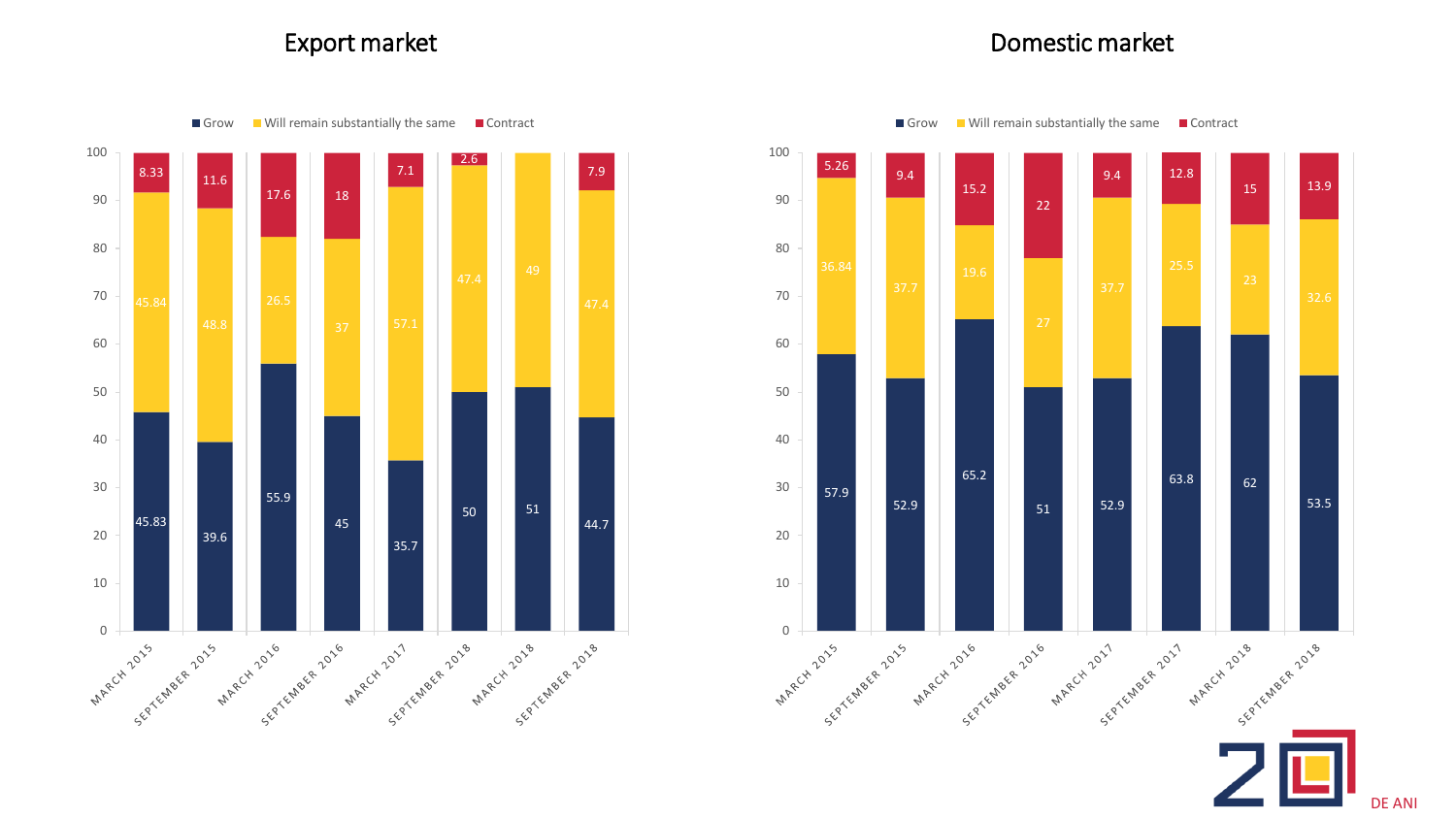Attractiveness of Romanian projects compared to peer locations (e.g. in CEE, Europe or could be other international locations):



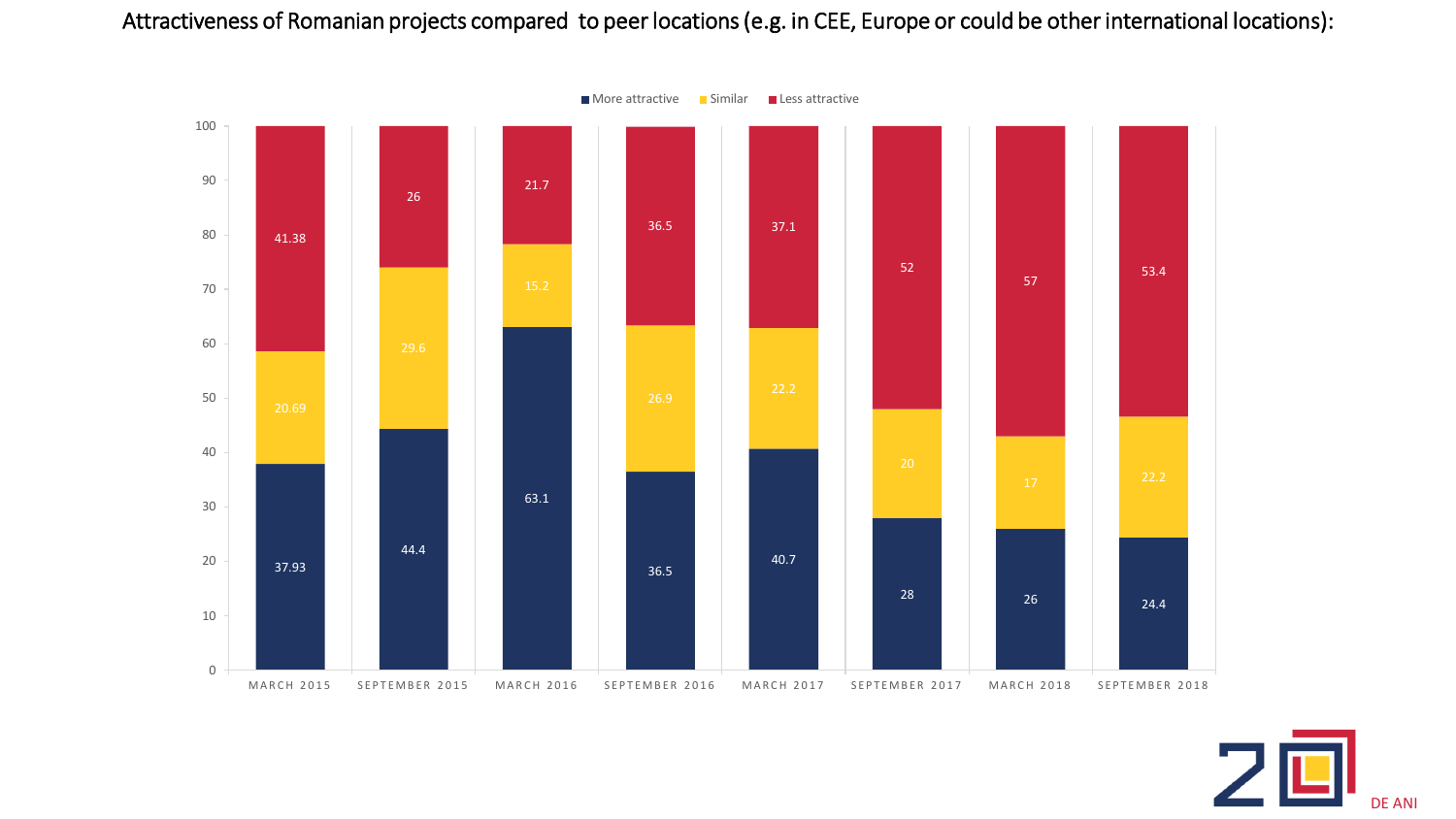## Year on year

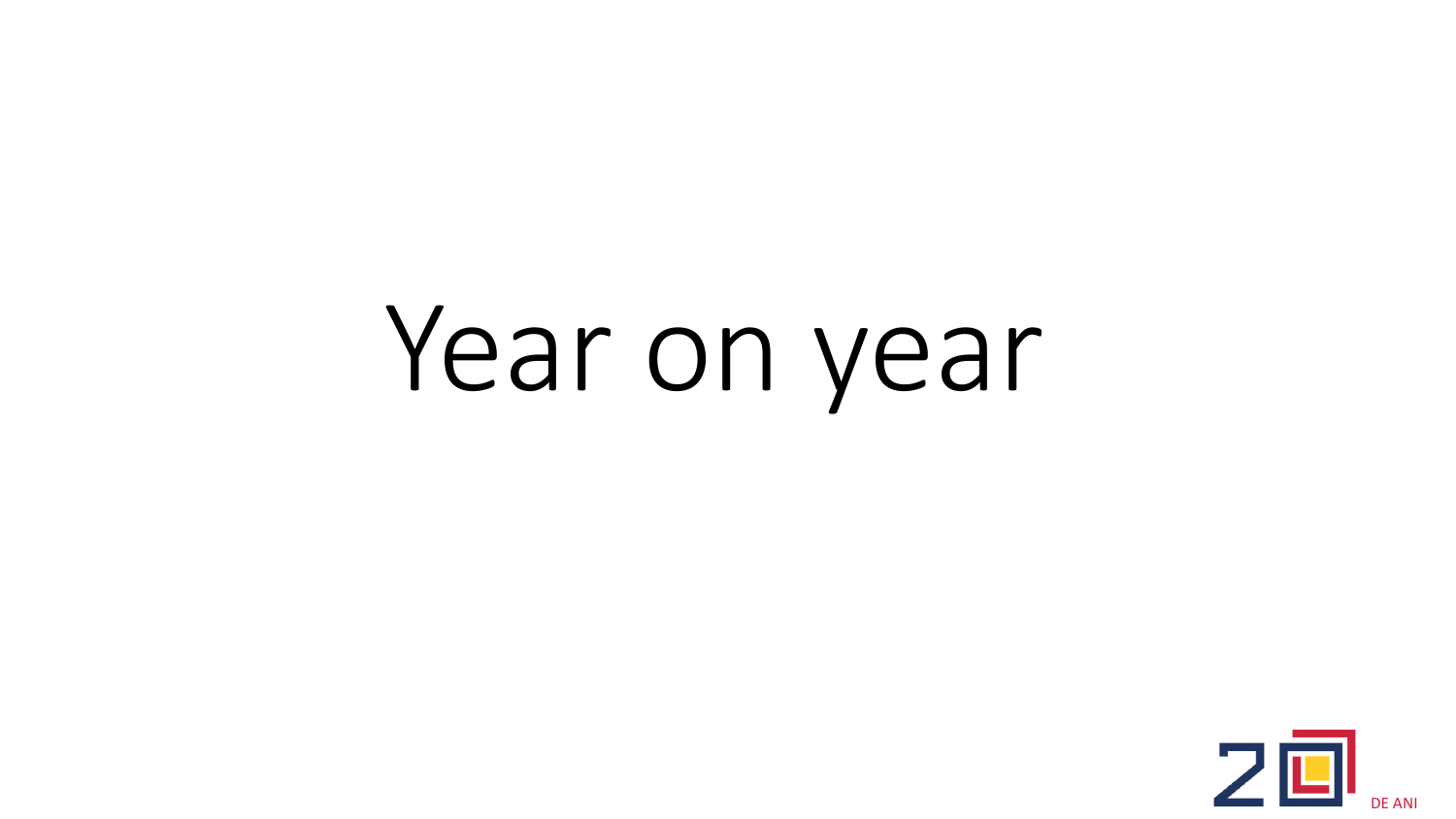### Do you expect the result for the next 12 months compared to prior 12 months to:



 $\Box$  Grow  $\Box$  Will remain substantially the same  $\Box$  Contract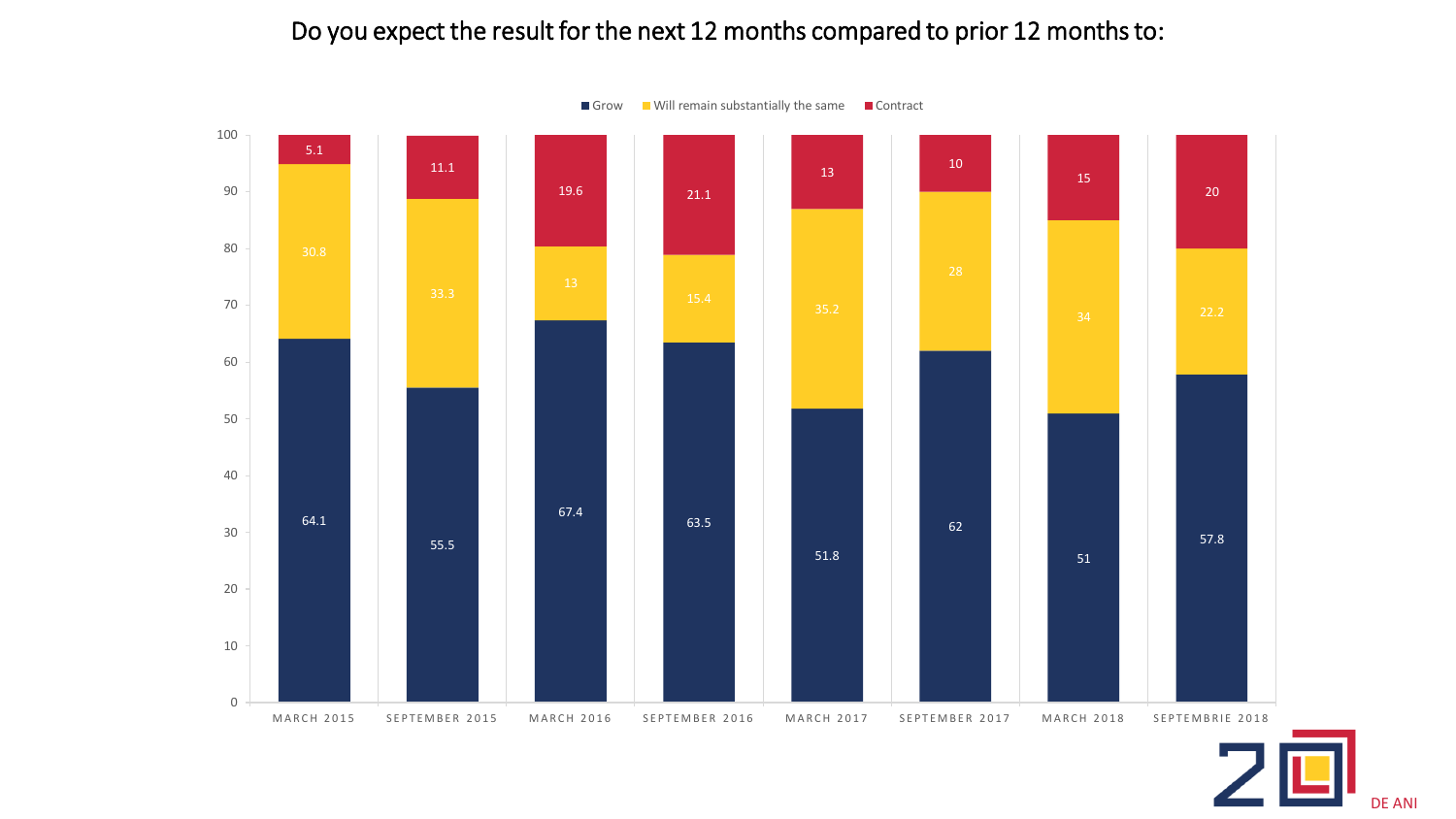#### Your capital investments planned for the next 12 months compared to prior 12 months are:



■ Higher ■ Similar as in prior periods ■ Lower

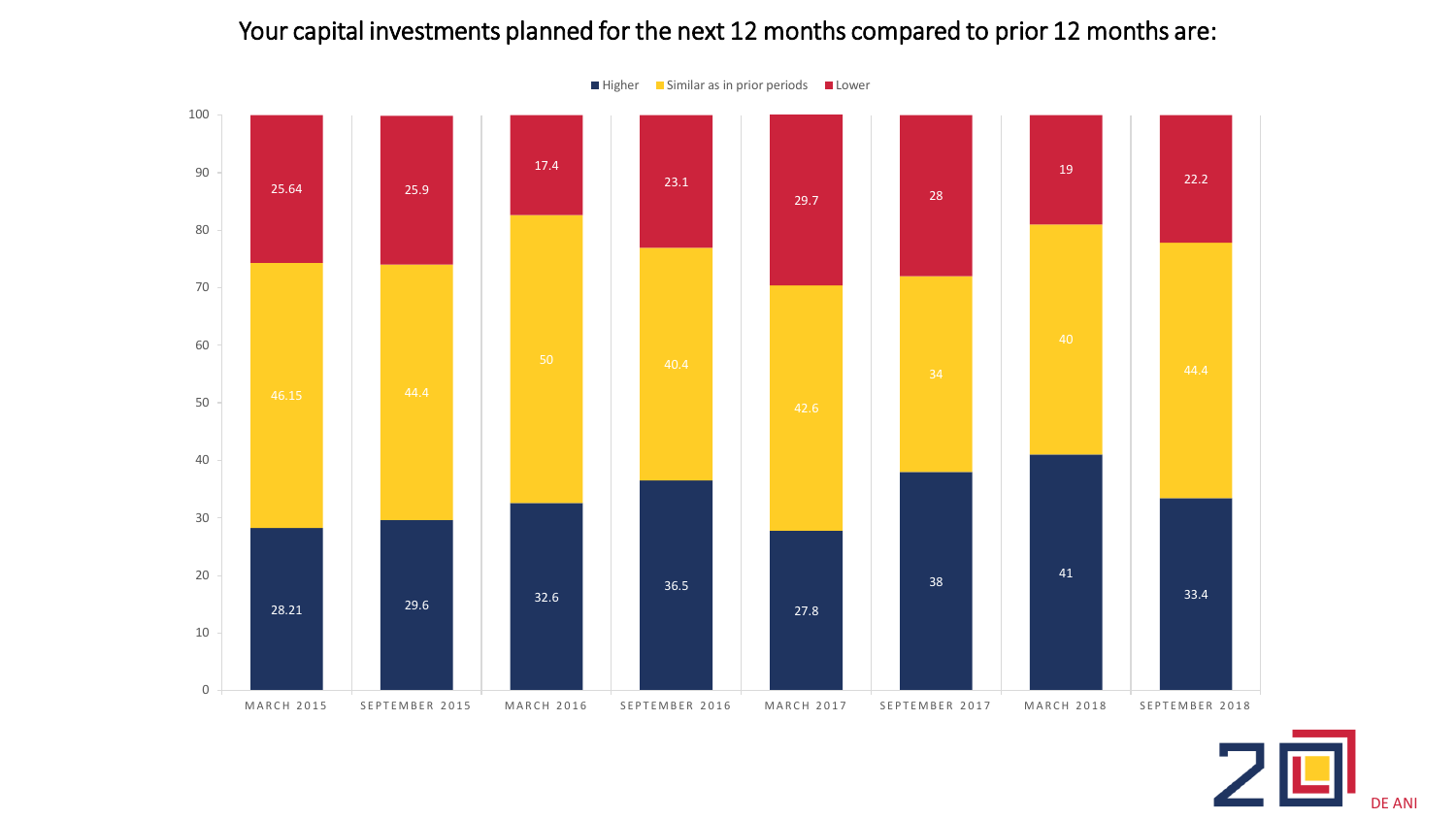#### Our workforce plan for the next 12 months is:

37.93 29.7 43.5 36.5 31.5 39.1 35.9 40 51.9 37 41.38 16.7 17.4 25 16.7 23.9 17 17.8 0 10 20 30 40 50 60 70 80 90 100 MARCH 2015 SEPTEMBER 2015 MARCH 2016 SEPTEMBER 2016 MARCH 2017 SEPTEMBER 2017 MARCH 2018 SEPTEMBER 2018



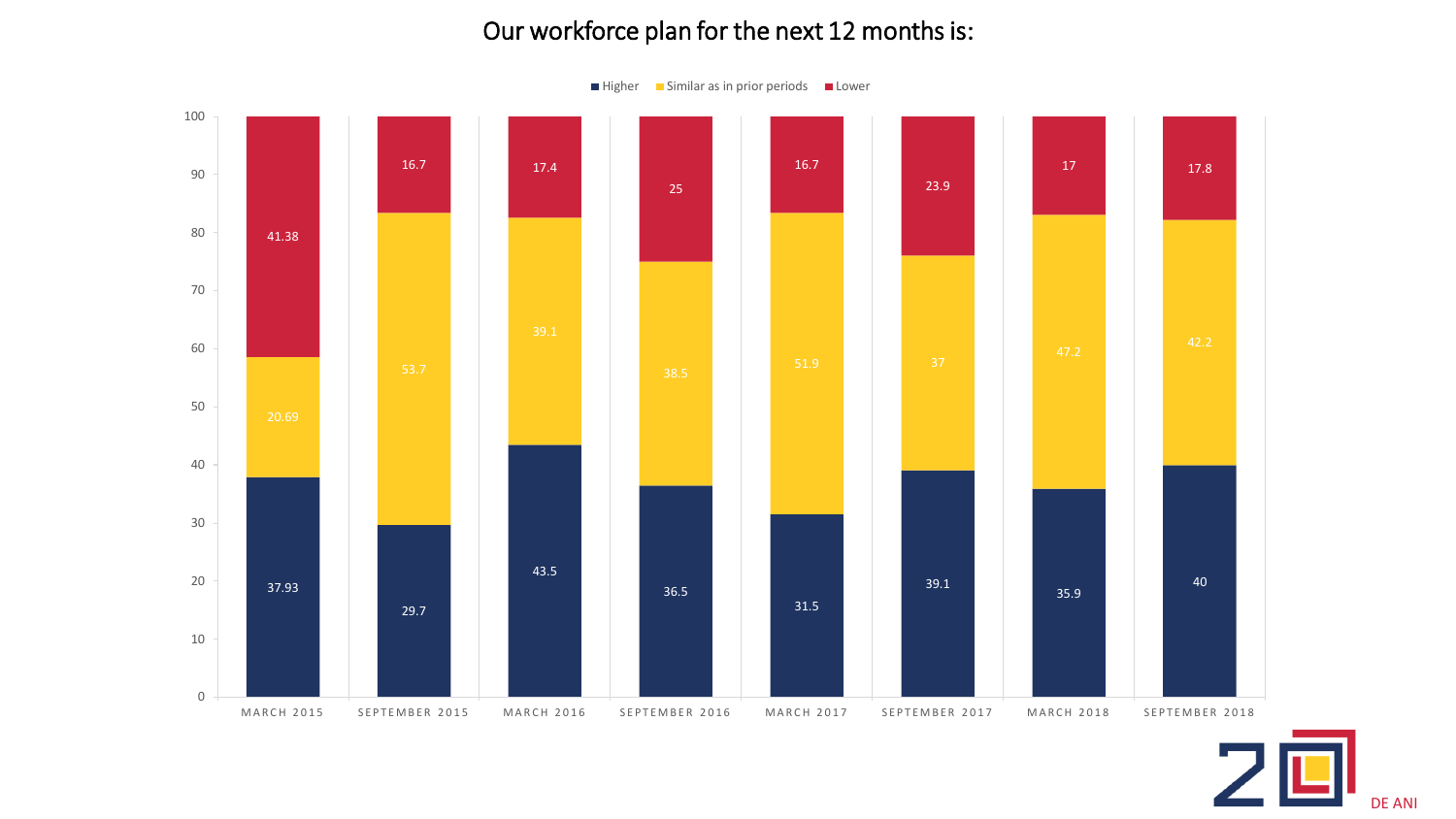Romania compared to peer locations

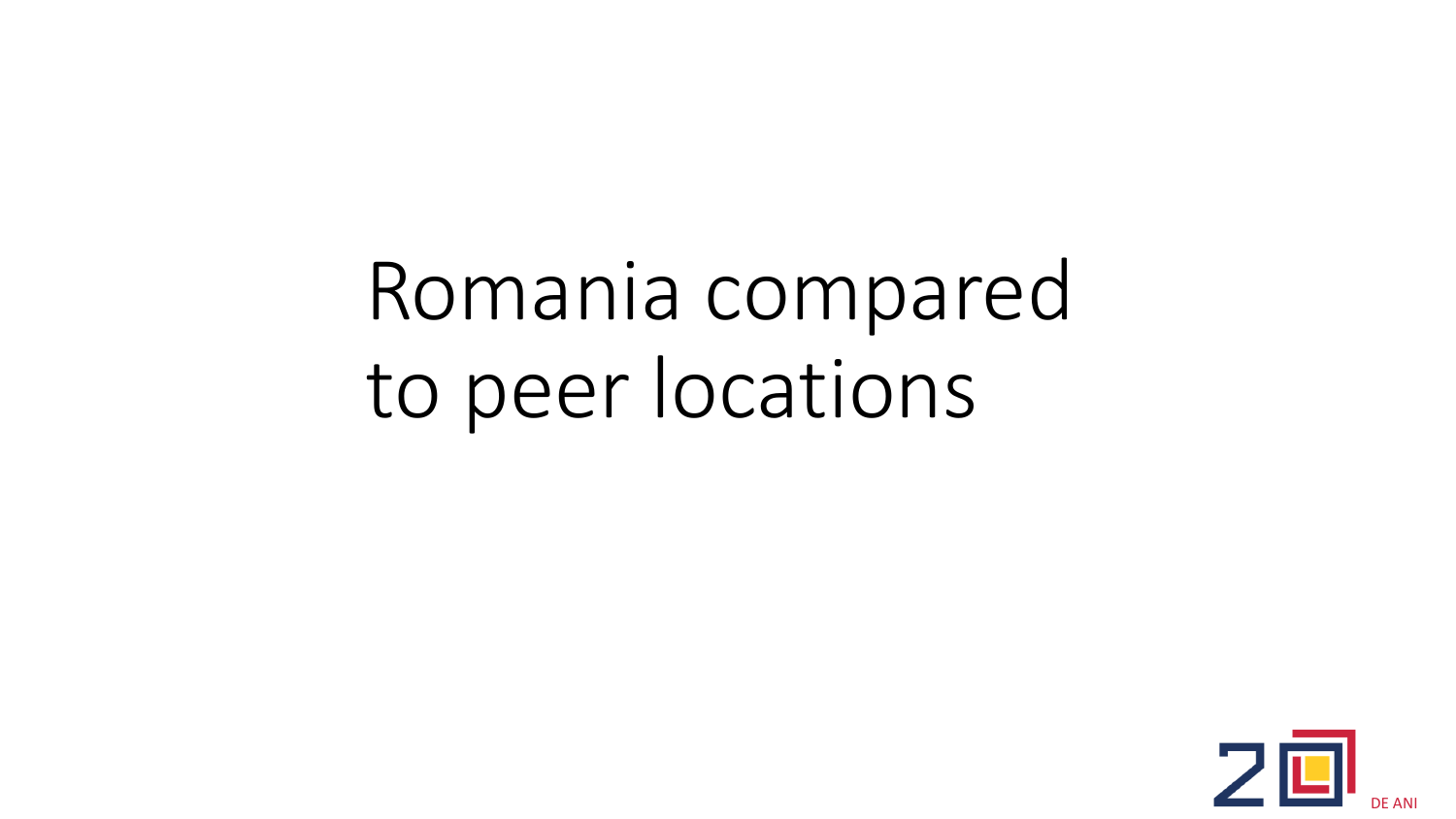#### Availability of adequate workforce



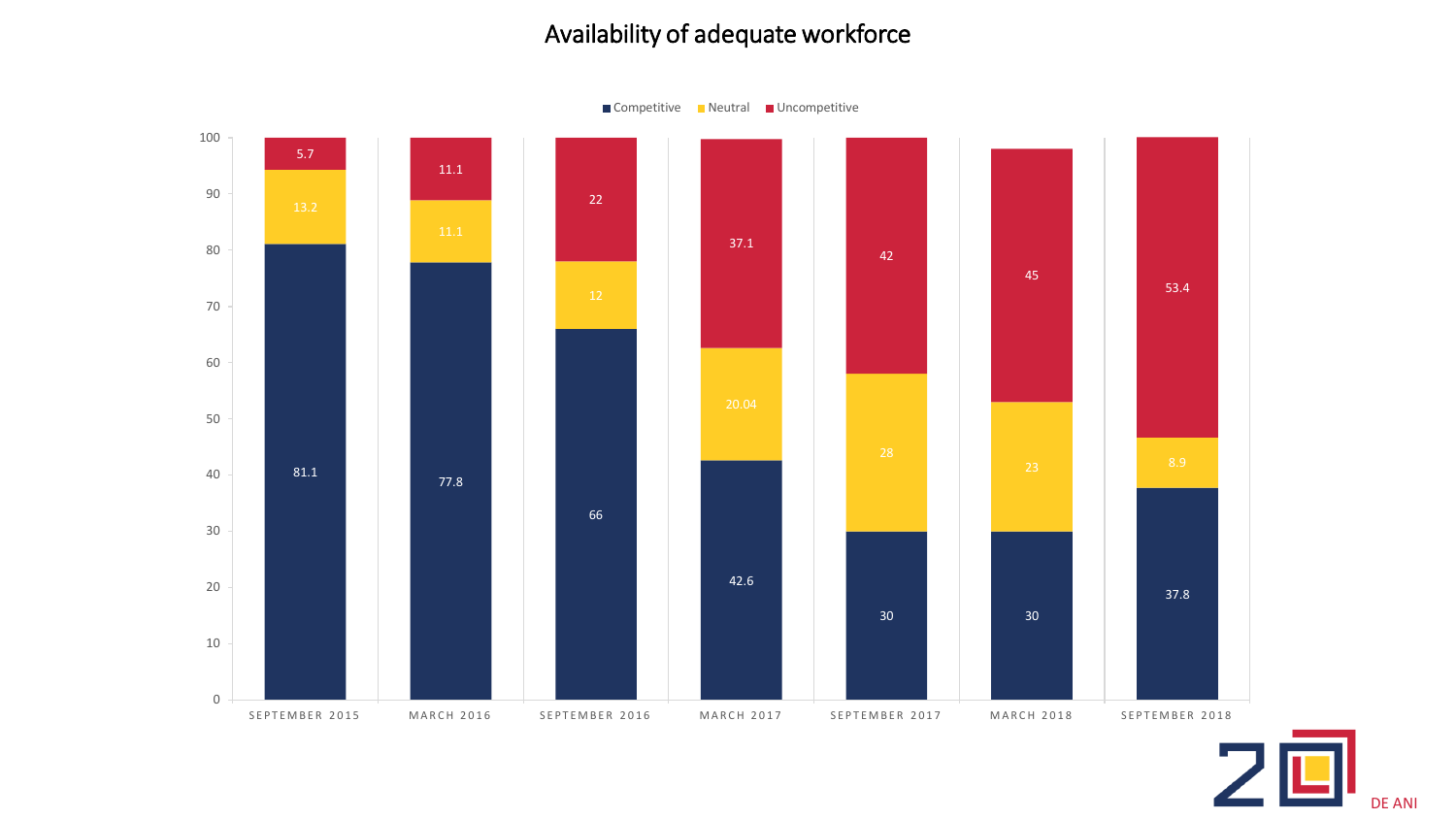#### Fiscal burden



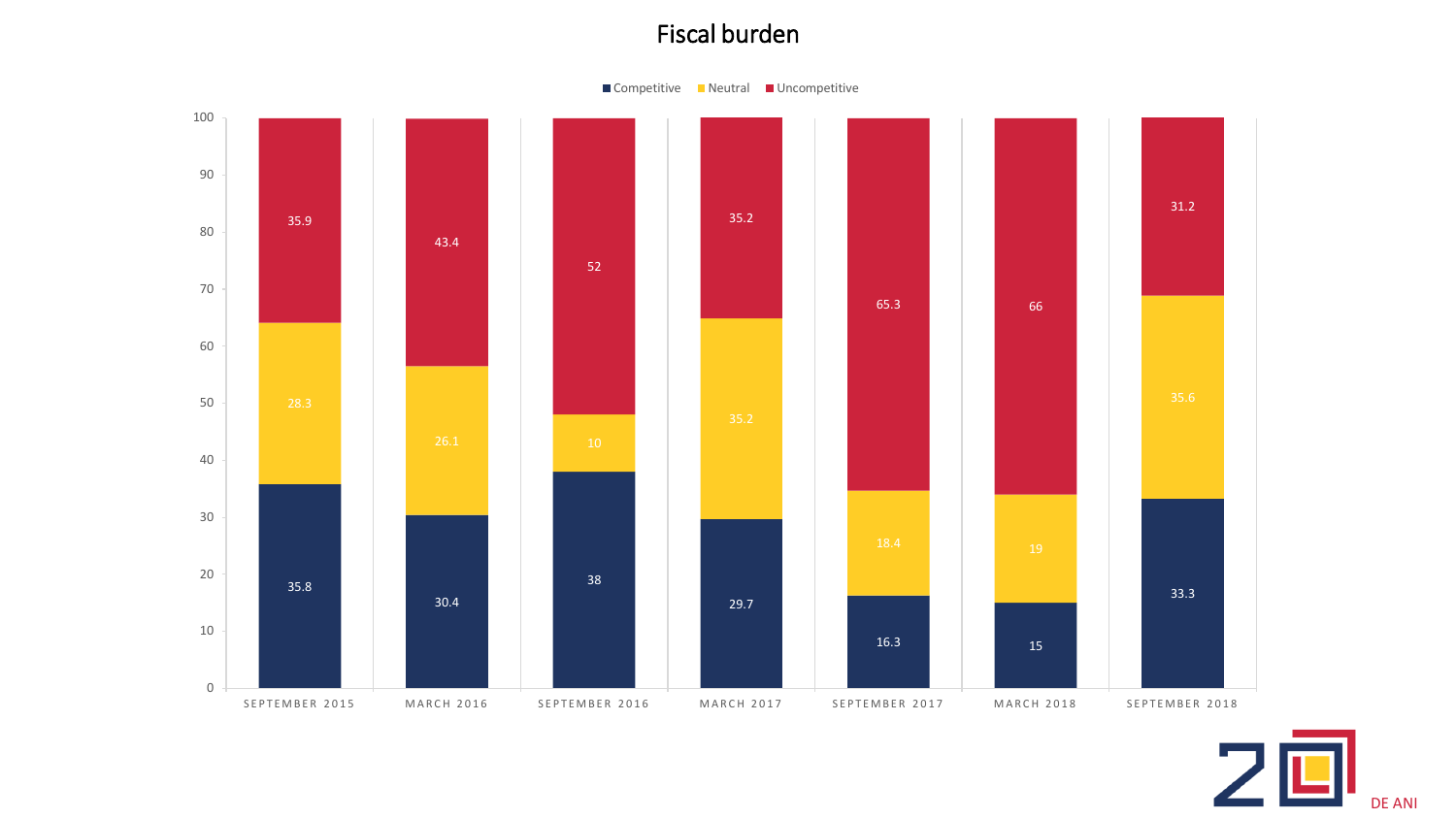#### Regulatory burden



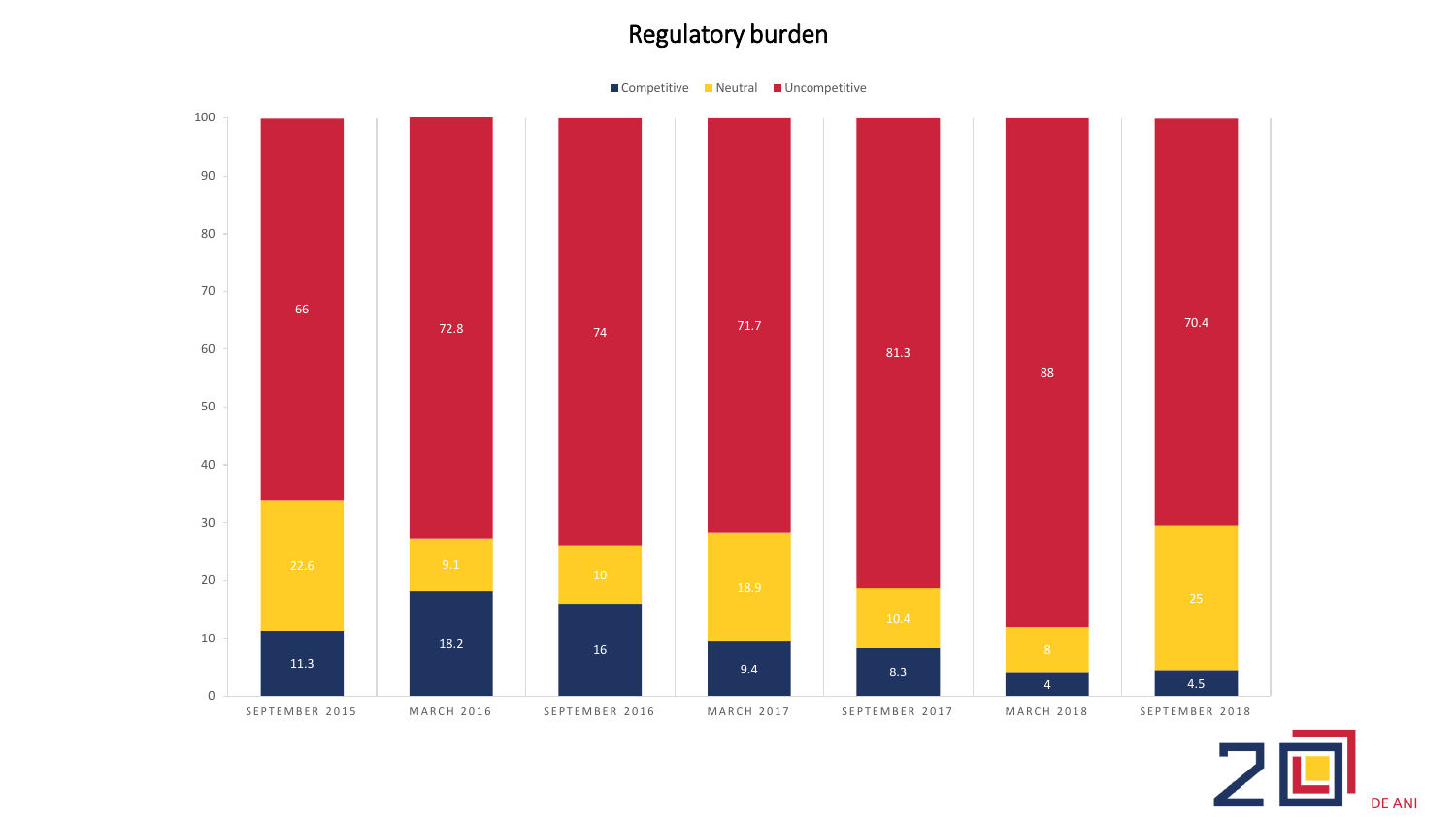#### Infrastructure



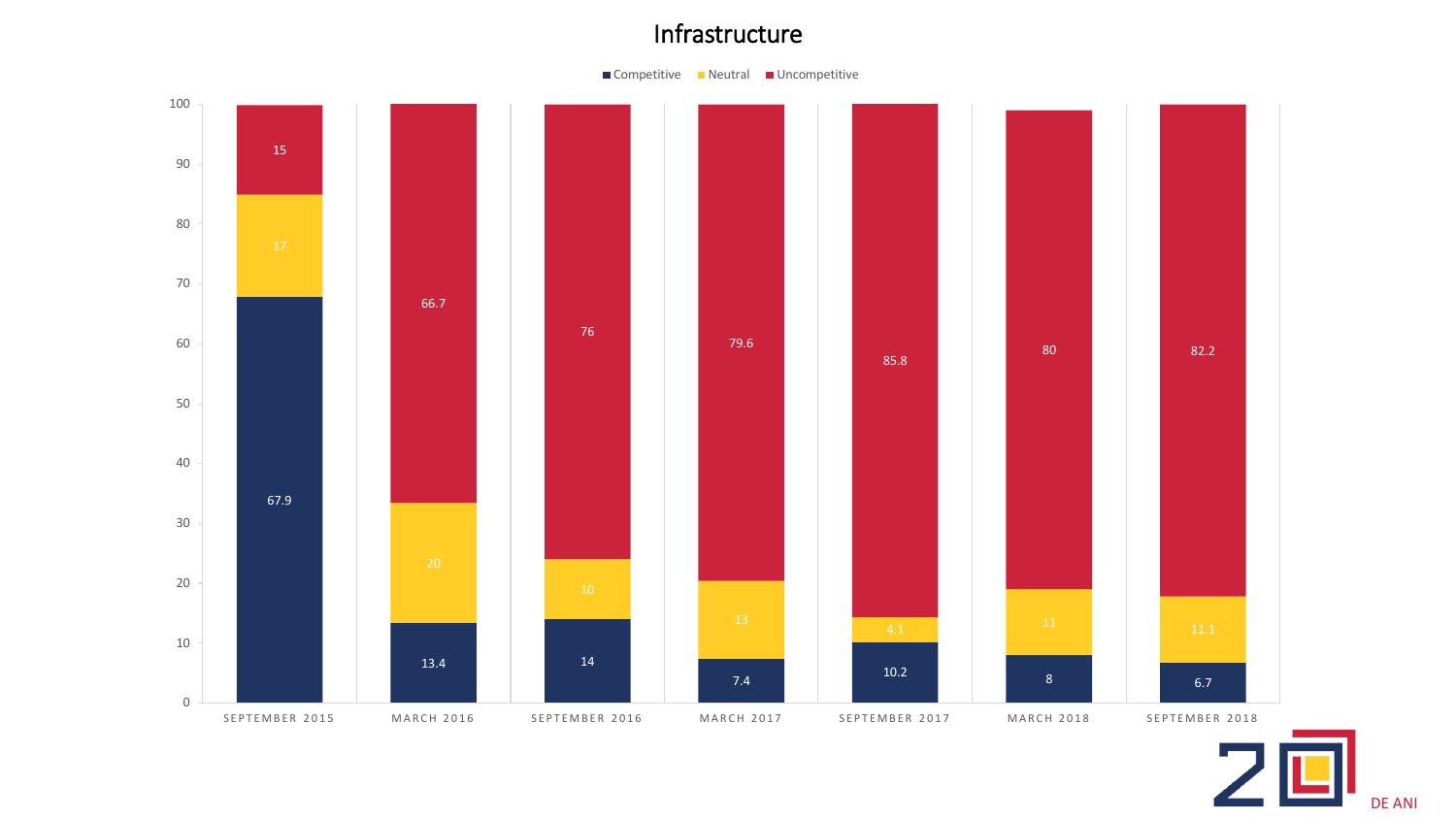#### **Bureaucracy**



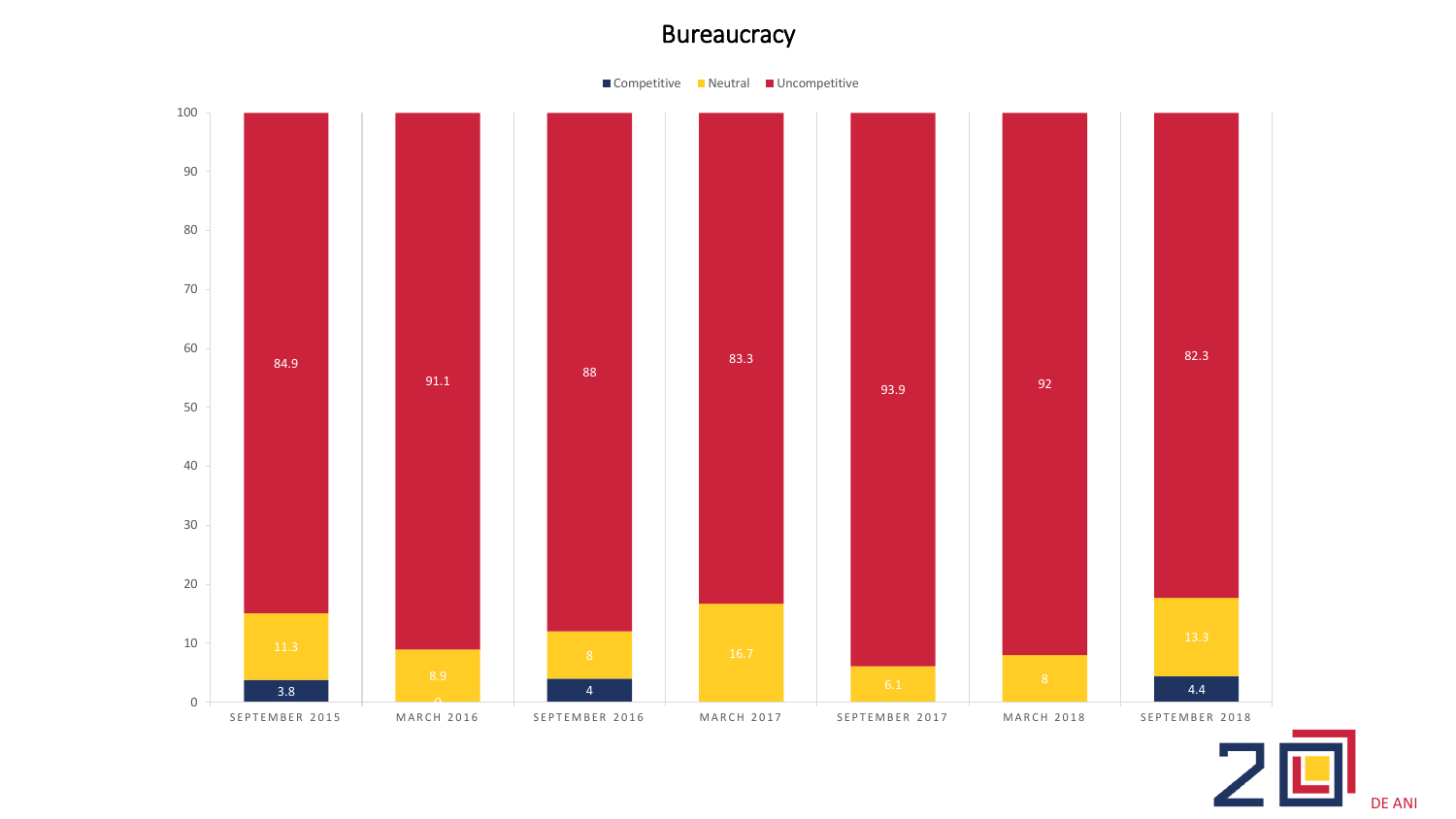#### Transparency and consistency of application of policies



DE ANI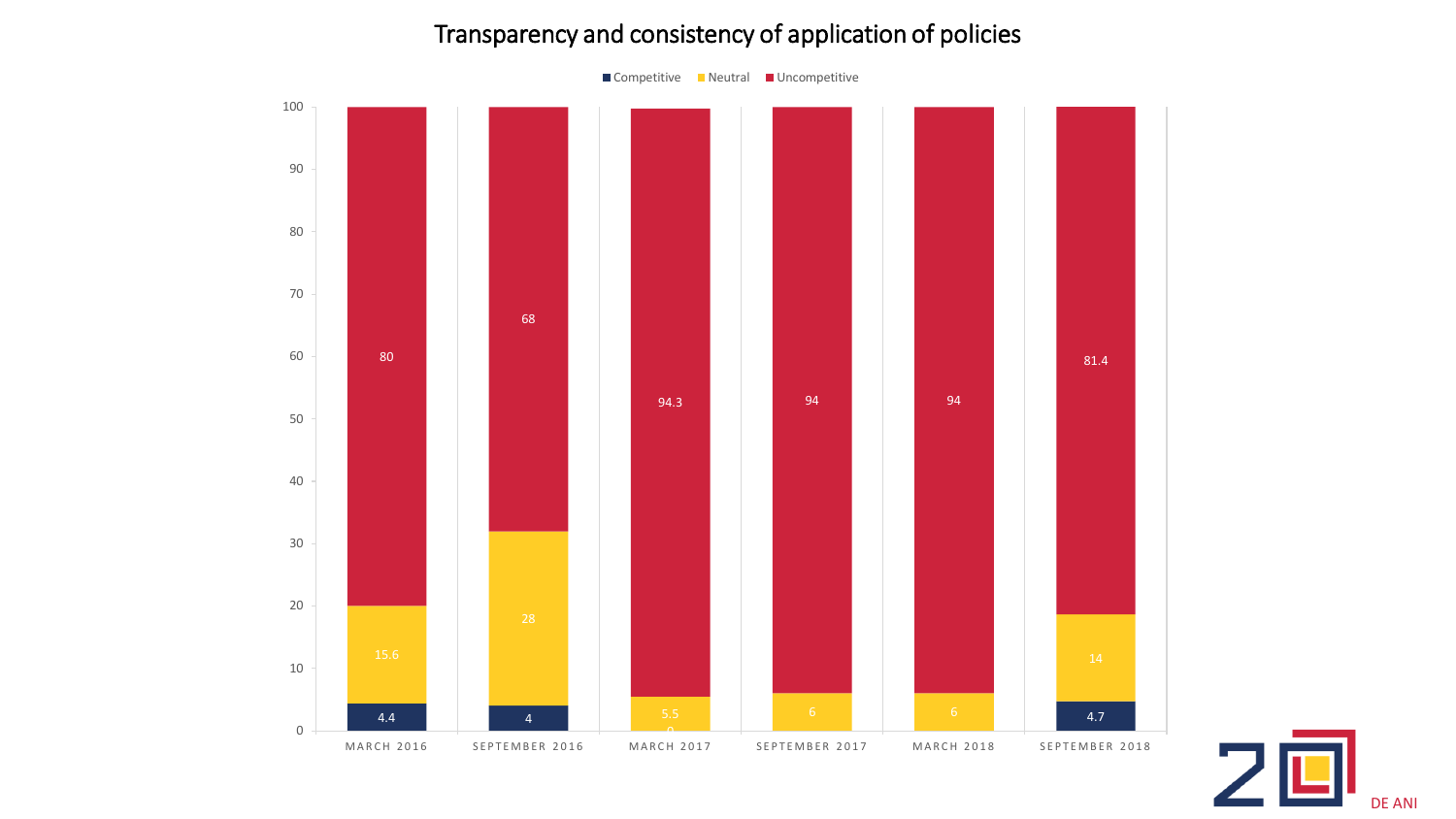# Overall environment

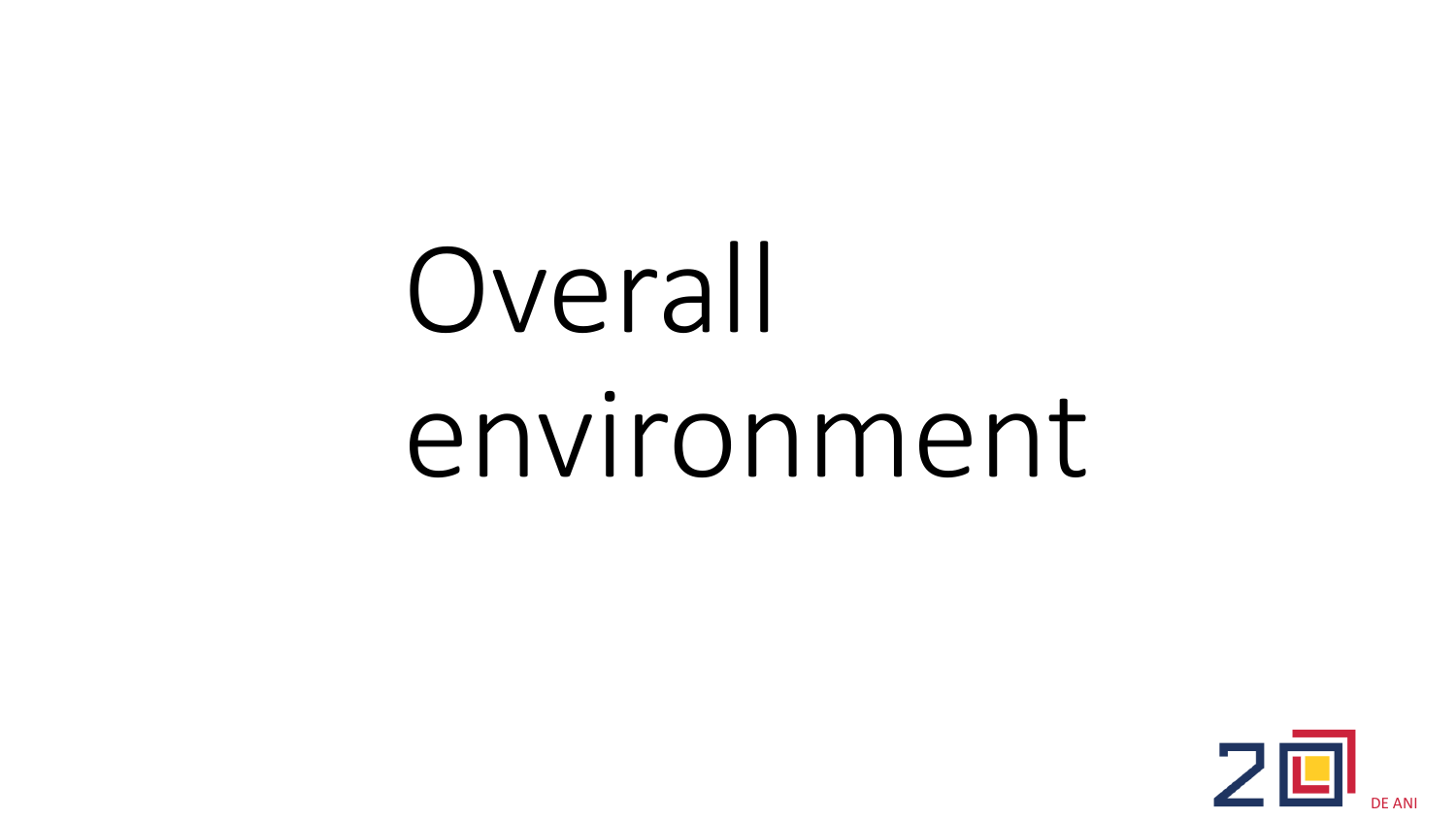#### The legislative environment affecting the business planning process has become:



 $\blacksquare$  More predictable  $\blacksquare$  Remained the same  $\blacksquare$  Less predictable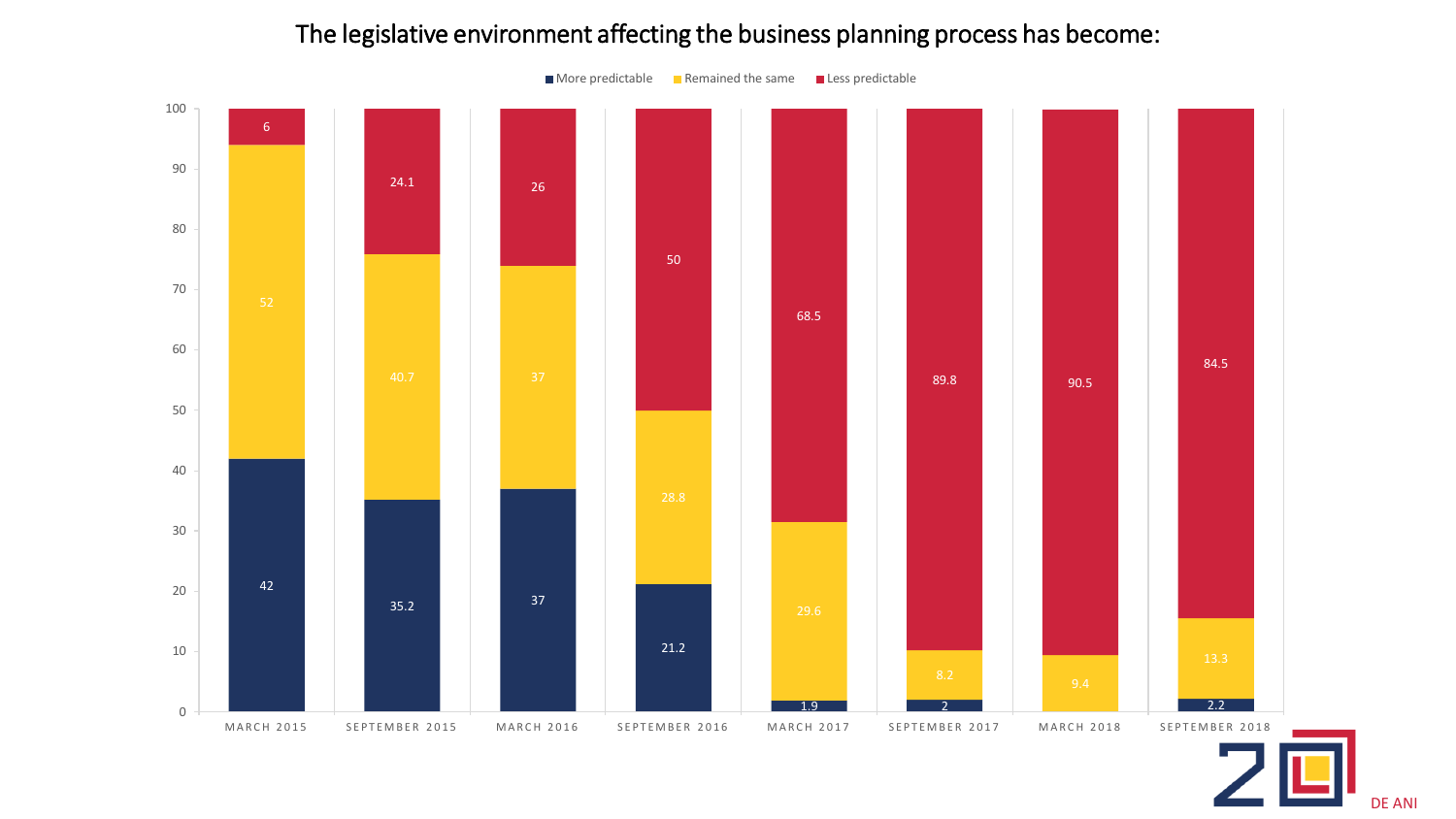#### How have the recent events affected your trust in the Romanian business environment?